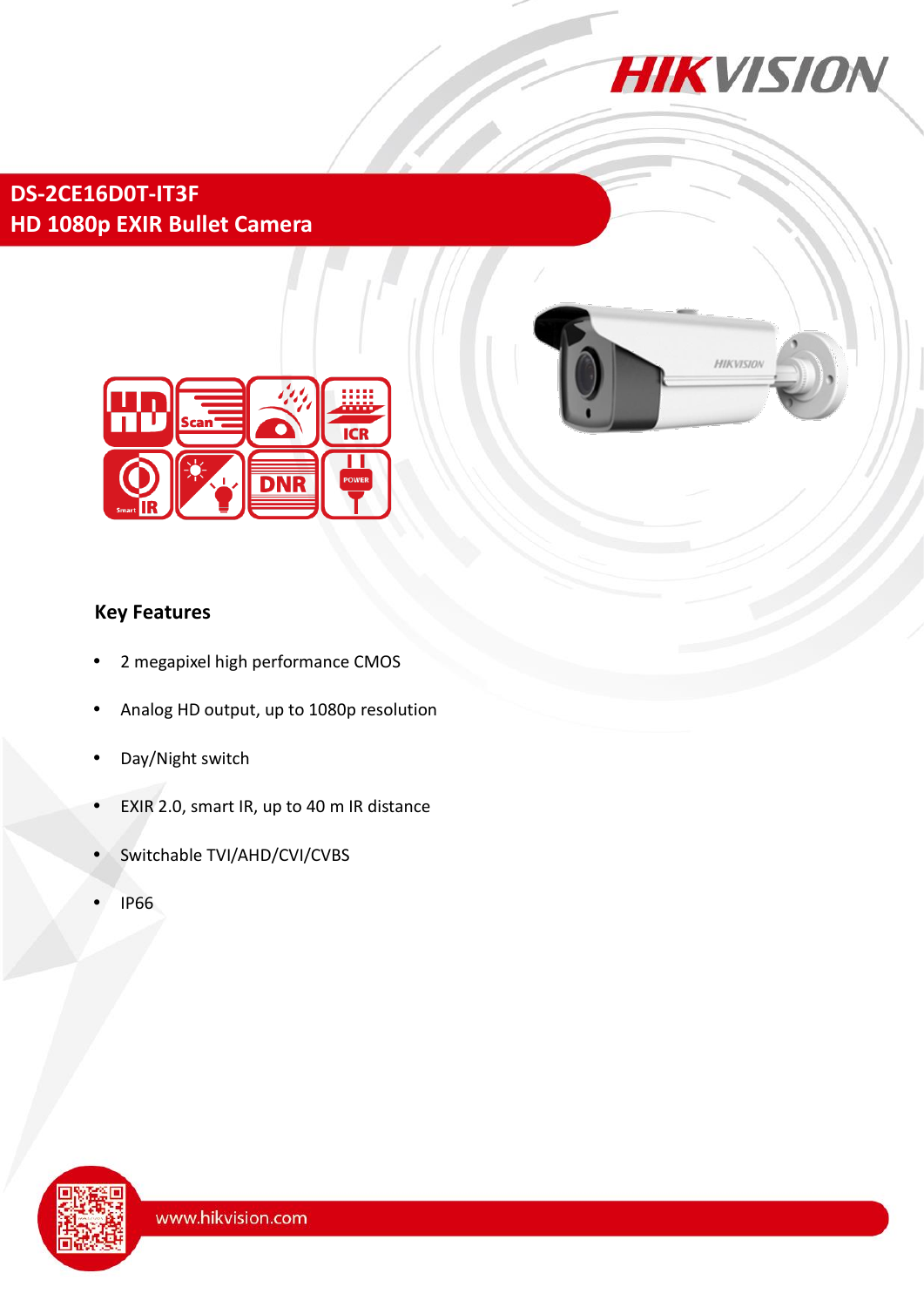

# **Specifications**

| Camera                        |                                                                              |
|-------------------------------|------------------------------------------------------------------------------|
| Image Sensor                  | 2MP CMOS image sensor                                                        |
| Signal System                 | PAL/NTSC                                                                     |
| Frame Rate                    | PAL: 1080p@25fps<br>NTSC: 1080p@30fps                                        |
| Resolution                    | 1920 (H) × 1080 (V)                                                          |
| Min. illumination             | 0.01 Lux@(F1.2,AGC ON),0 Lux with IR                                         |
| <b>Shutter Time</b>           | 1/25 (1/30) s to 1/50,000 s                                                  |
| Lens                          | 3.6 mm, 2.8 mm, 6 mm, 8 mm, 12 mm fixed lens                                 |
| Horizontal Field of View      | 103° (2.8 mm), 82.2° (3.6 mm), 54° (6 mm), 37.7° (8 mm), 24.2° (12 mm)       |
| Lens Mount                    | M12                                                                          |
| Day & Night                   | IR cut filter                                                                |
| Angle Adjustment              | Pan: 0° to 360°, Tilt: 0° to 180°, Rotation: 0° to 360°                      |
| Synchronization               | Internal synchronization                                                     |
| <b>Menu</b>                   |                                                                              |
| <b>AGC</b>                    | Low/middle/high                                                              |
| Day/Night Mode                | Smart/color/BW(Black and White)                                              |
| <b>Backlight Compensation</b> | Yes                                                                          |
| <b>DWDR</b>                   | Yes                                                                          |
| Language                      | English, Chinese                                                             |
| <b>Functions</b>              | Brightness, Sharpness, DNR, Mirror                                           |
| <b>Interface</b>              |                                                                              |
| Video Output                  | 1 HD analog output                                                           |
| Switch Button                 | TVI/AHD/CVI/CVBS                                                             |
| <b>General</b>                |                                                                              |
| <b>Operating Conditions</b>   | -40 °C to 60 °C (-40 °F to 140 °F), Humidity: 90% or less (non-condensation) |
| Power Supply                  | 12 VDC $\pm$ 15%                                                             |
| Power Consumption             | Max. 4 W                                                                     |
| <b>Ingress Protection</b>     | <b>IP66</b>                                                                  |
| Material                      | Front cover: Mental<br>Main Body: Plastic<br>Bracket: Metal                  |
| IR Range                      | Up to 40 m                                                                   |
| <b>Dimensions</b>             | 86.7 mm × 81.6 mm × 226 mm (3.4" × 3.2" × 8.9")                              |
| Weight                        | 430 g (0.95 lb.)                                                             |

## **Order Model**

DS-2CE16D0T-IT3F